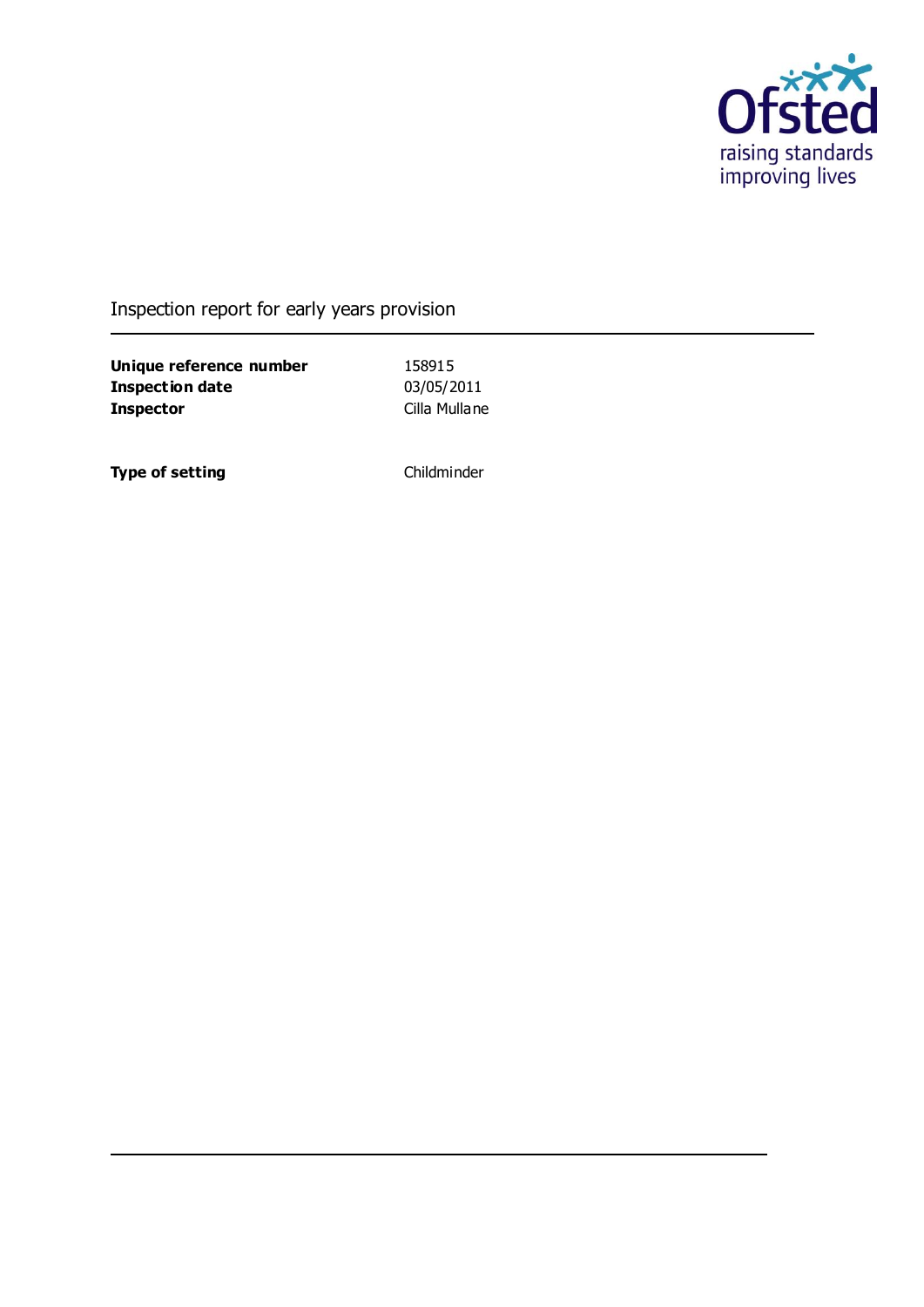The Office for Standards in Education, Children's Services and Skills (Ofsted) regulates and inspects to achieve excellence in the care of children and young people, and in education and skills for learners of all ages. It regulates and inspects childcare and children's social care, and inspects the Children and Family Court Advisory Support Service (Cafcass), schools, colleges, initial teacher training, work-based learning and skills training, adult and community learning, and education and training in prisons and other secure establishments. It assesses council children's services, and inspects services for looked after children, safeguarding and child protection.

If you would like a copy of this document in a different format, such as large print or Braille, please telephone 0300 123 1231, or email enquiries@ofsted.gov.uk.

You may copy all or parts of this document for non-commercial educational purposes, as long as you give details of the source and date of publication and do not alter the information in any way.

T: 0300 123 1231 Textphone: 0161 618 8524 E: enquiries@ofsted.gov.uk W: [www.ofsted.gov.uk](http://www.ofsted.gov.uk/)

© Crown copyright 2011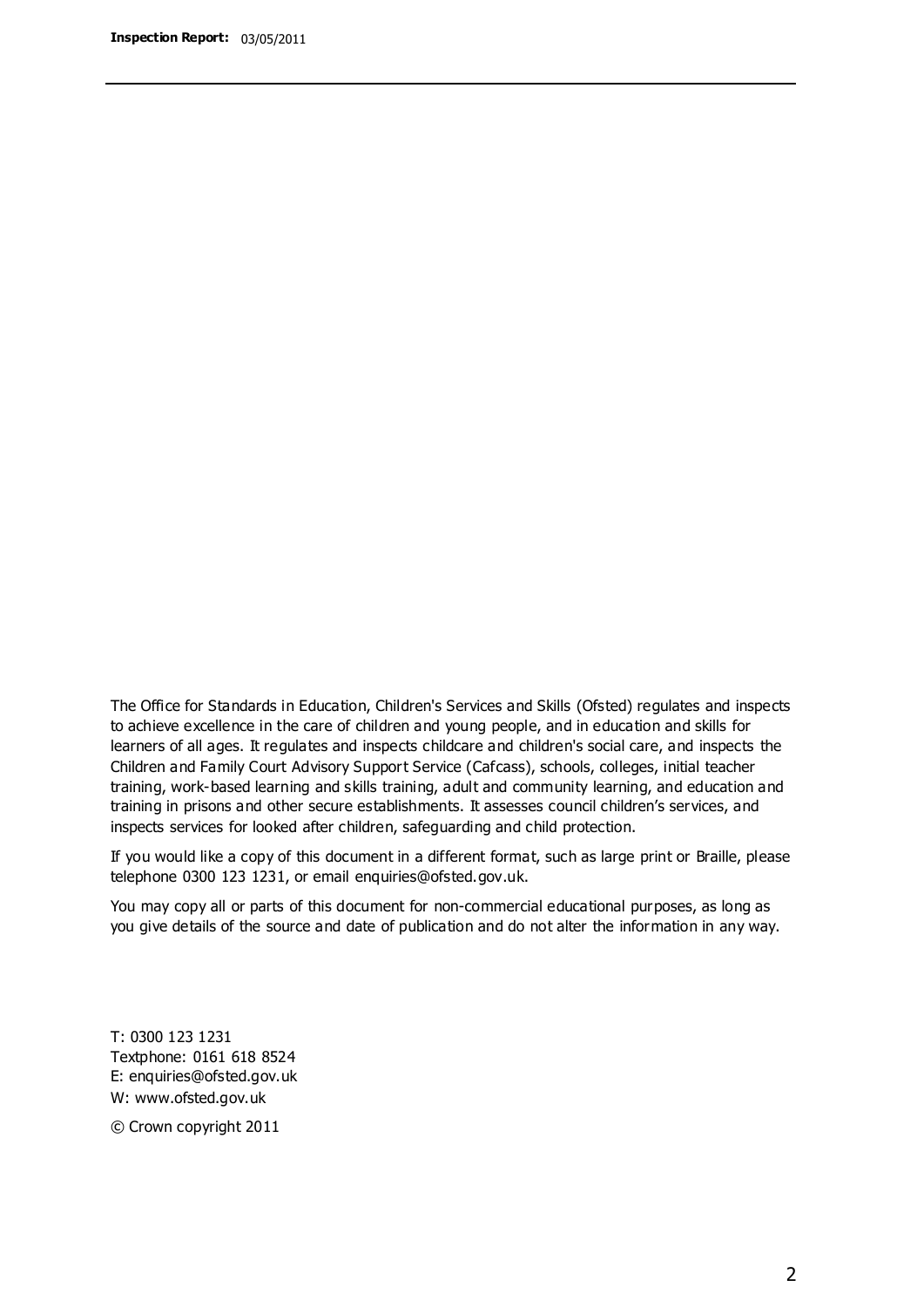### **Introduction**

This inspection was carried out by Ofsted under Sections 49 and 50 of the Childcare Act 2006 on the quality and standards of the registered early years provision. 'Early years provision' refers to provision regulated by Ofsted for children from birth to 31 August following their fifth birthday (the early years age group). The registered person must ensure that this provision complies with the statutory framework for children's learning, development and welfare, known as the *Early* Years Foundation Stage.

The provider must provide a copy of this report to all parents with children at the setting where reasonably practicable. The provider must provide a copy of the report to any other person who asks for one, but may charge a fee for this service (The Childcare (Inspection) Regulations 2008 regulations 9 and 10).

The setting also makes provision for children older than the early years age group which is registered on the voluntary and/or compulsory part(s) of the Childcare Register. This report does not include an evaluation of that provision, but a comment about compliance with the requirements of the Childcare Register is included in Annex B.

Please see our website for more information about each childcare provider. We publish inspection reports, conditions of registration and details of complaints we receive where we or the provider take action to meet the requirements of registration.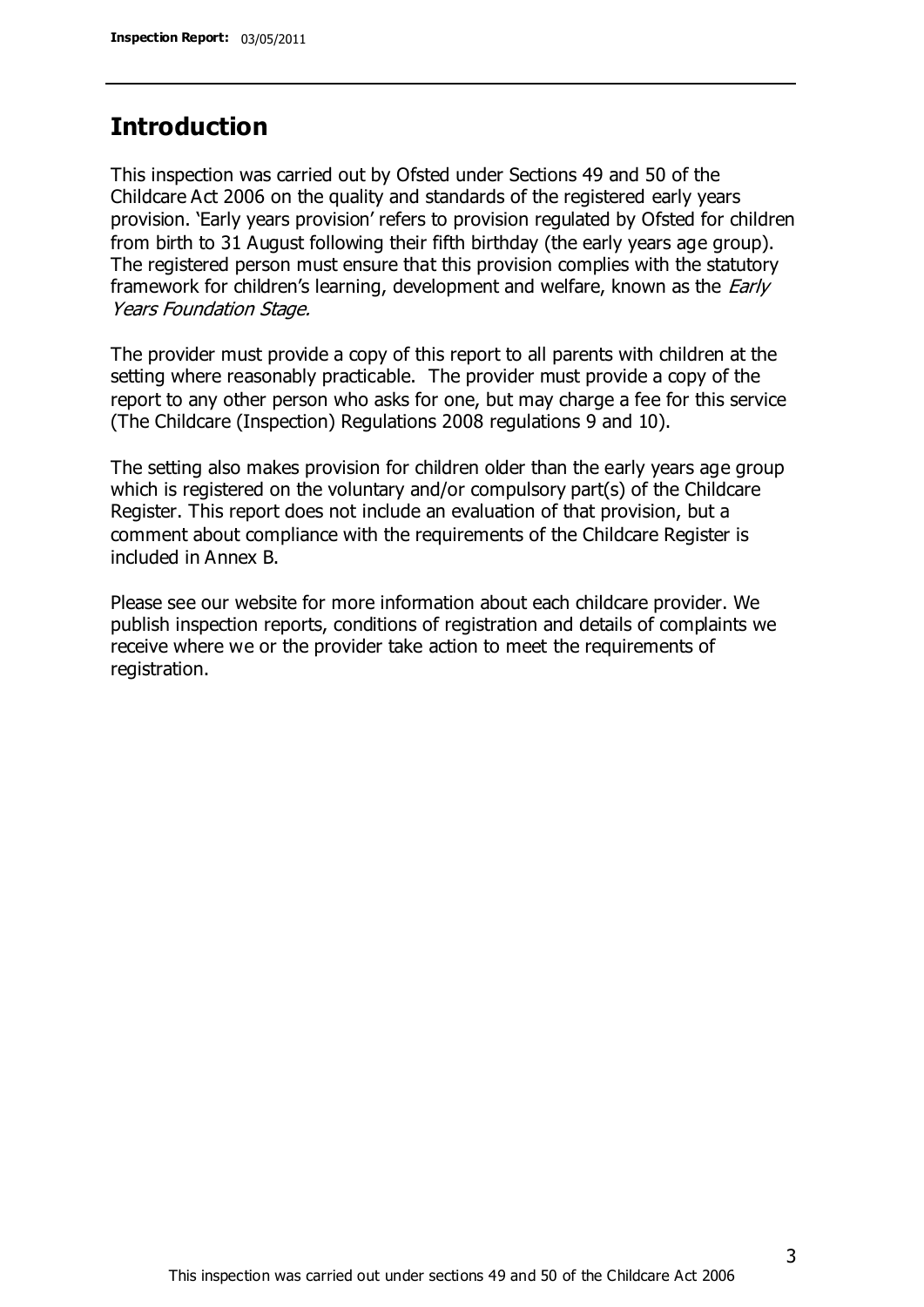### **Description of the childminding**

The childminder was registered in 2001. She lives with her husband and two school age children in the Willesborough area of Ashford. All areas of the premises are used for childminding. There is a fully enclosed garden for outside play. There is a downstairs toilet.

The childminder is registered on the Early Years Register and the compulsory and voluntary parts of the Childcare Register. She is registered to care for a maximum of six children aged under eight years at any one time, three of whom may be in the early years age range. She is currently minding five children in the early years age range on a part time basis. The childminder is also registered to look after children aged over five years.

Schools, pre-school, toddler groups, shops, and parks are within walking/driving distance. She is a member of the Mid Kent Children Come First childminding network, and currently provides funded early education for three and four-yearolds. She attends the local childminder support group and is a member of the National Childminding Association.

## **The overall effectiveness of the early years provision**

Overall the quality of the provision is outstanding.

Children thrive and make great progress due to the childminder's ability to plan challenging and interesting activities tailored to each child's needs. Her interaction with children is skilled, enabling them to make the most of learning opportunities, with sensitive support. Children are totally safe in the well planned environment, and therefore can move around and explore freely, and take risks to develop their physical skills under careful supervision. All children are very confident, have high levels of involvement and self esteem, and are eager to learn and take part. Parents are extremely well informed and included in their children's learning. Continuous improvement is maintained as a result of careful evaluation of all aspects of the childminding provision.

## **What steps need to be taken to improve provision further?**

To further improve the high quality early years provision the registered person should consider:

• enhancing further the outdoor environment to include more aspects of each of the areas of learning.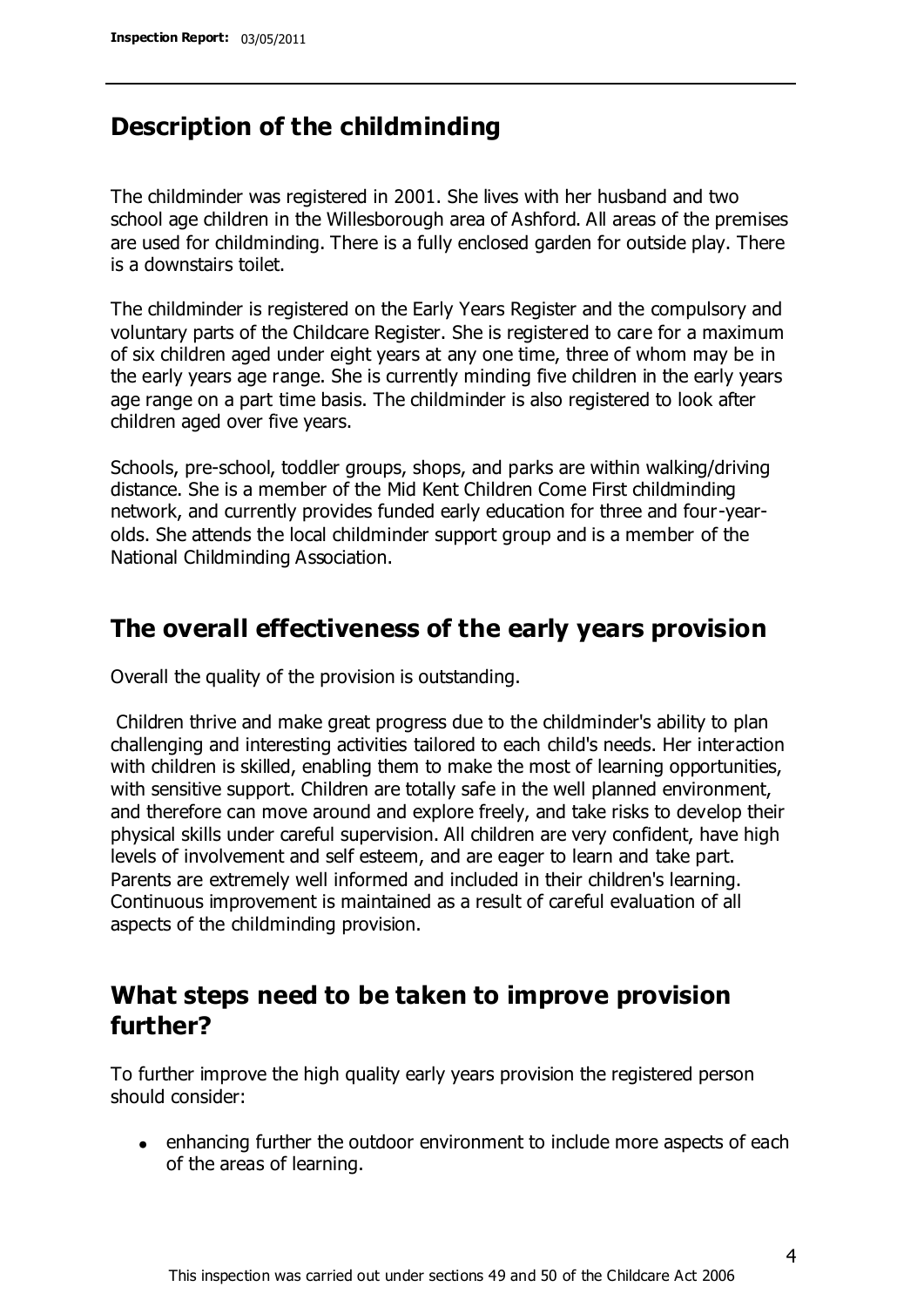## **The effectiveness of leadership and management of the early years provision**

The childminder's organisation and the promotion of children's welfare is excellent. Safeguarding children is given a very high priority. The childminder has undertaken recent training and has up-to-date information and contact details to hand, should she have concerns about any of the children in her care. Incredibly thorough risk assessments are used well to keep children safe. Carefully thought out emergency procedures are in place, which include the childminder and two back up childminders all having each other's and their minded children's details in sealed envelopes, in case of serious accidents.

The childminder is professional in every aspect of her work. Regular short training courses increase her knowledge and understanding of relevant issues, such as risk assessments and sign language. She welcomes challenges and is trained to mentor new childminders, this also increases her own knowledge as she supports them and addresses their queries. She continually evaluates her practice, and considers the views of parents and children in this process. This leads to well targeted improvements to her provision, and ensures excellent outcomes for children. Children's backgrounds and cultures are embraced, and reflected in resources such as books. The childminder has an excellent knowledge of children's individual needs, and encourages all children to have good self esteem and a positive self image. They have thought about helping children in Africa when taking part in fund raising activities, and they chat about other countries when they look at 'travelling Ted's' photo album, when he goes on holiday with the children. A welcoming environment provides children with very good opportunities to initiate their own play, choosing from their favourite toys and resources. The garden is used in all weathers, and the childminder is considering ways to enhance further the outdoor environment to include more aspects of each of the areas of learning. Excellent use is made of the local area; children enjoy the diversity of their local community, visiting the park, library and children's fitness and music sessions. Extremely positive partnerships with parents ensure that they are fully informed and are included in their children's care and learning. They contribute to their children's record of progress and appreciate the wide range of activities and outings. They are impressed by the childminder's ability to treat all children as individuals and meet their needs to a high standard. Every effort is made to establish links with other settings attended by the children, such as nurseries. Where this has proved difficult, the childminder ensures she finds out about activities and progress from parents, to promote continuity and consistency of care.

## **The quality and standards of the early years provision and outcomes for children**

All children make excellent progress towards the early learning goals. Observations of each child at play, with attractively presented photographs in a scrap book, are linked to the correct areas of learning, and used very effectively to plan children's next steps. The week's planning then incorporates activities specifically chosen for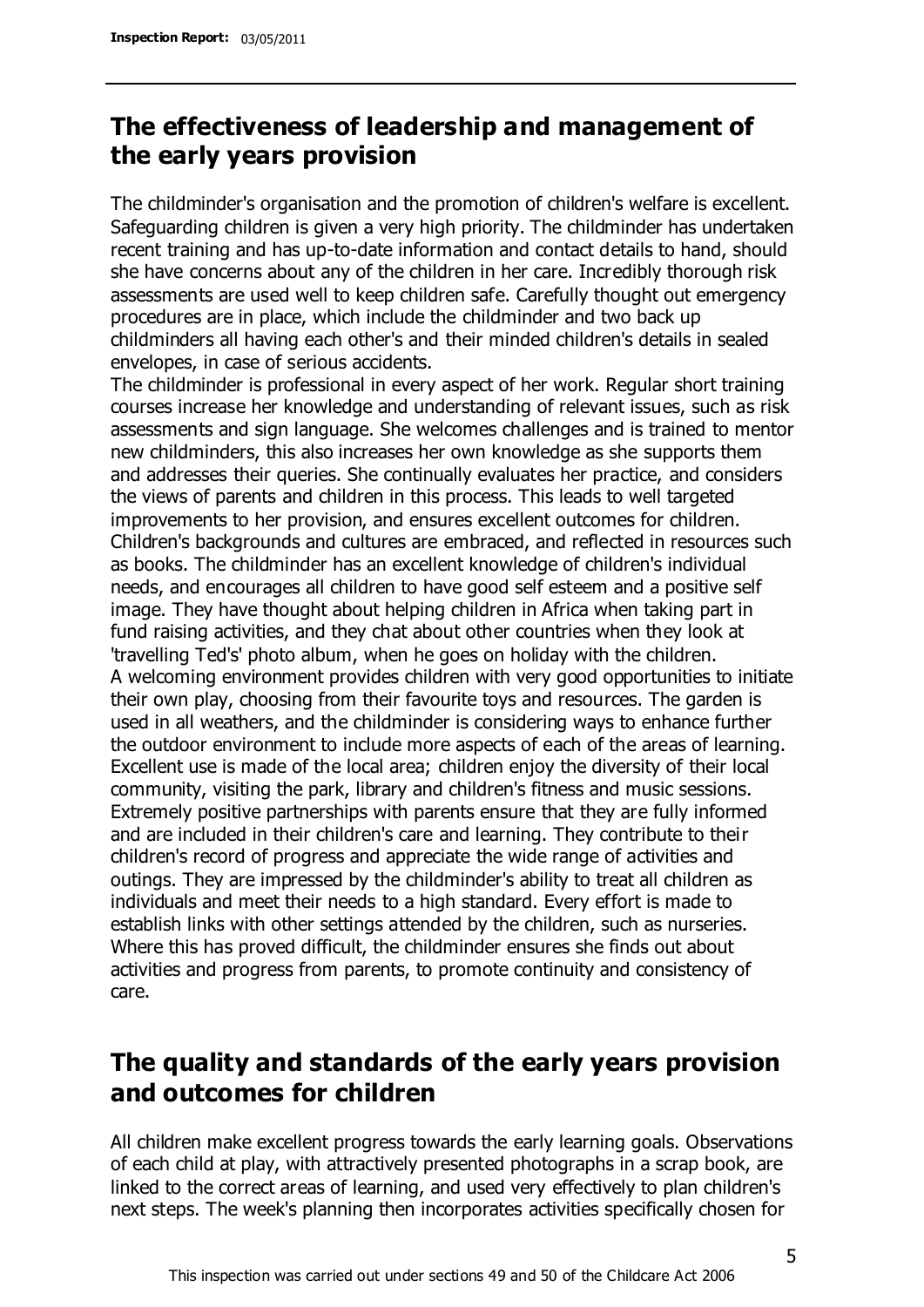each child to move on in his development. The childminder carefully monitors each child's progress by using her thorough records to check that she is providing for each area of learning, and to identify gaps or areas where children may need extra help. As a result, children are challenged, very much enjoy learning through play and are extremely motivated and interested.

Children have great fun with the childminder, who is responsive to their interests, developing and supporting their play. For example, children show an interest in the textured stepping stones, and this leads to a challenging game where children close their eyes and match the bumpy or smooth textures. Children are developing a lovely sense of humour, teasing the childminder and laughing as they pretend to have finished their lunch before the childminder has put it on the plate.

Children's communication, language and literacy skills are progressing rapidly. Pre school children point at the alphabet and make the sounds of the first letters of their names. The childminder is very skilled at interacting with children, and as a result they chat constantly, remembering activities, talking about what they did at the weekend, and making up rules for activities.

Children's behaviour is excellent in relation to their ages. The childminder uses very positive behaviour management techniques, and calmly ignores any poor behaviour. Children patiently find a chair and wait for their turn to wash up their own plates and cutlery. Older children take care of toddlers, alerting the childminder to their needs. A recent slight issue with sharing has led to children talking about the rules they consider important, and when they get excited, the childminder reminds them to think about these rules, and they suggest that they shouldn't shout.

Children's numeracy skills are impressive and they count very well. They are able to relate numbers to real life, knowing that the big hand of the clock needs to be at the top for 'o'clock', counting eight spoonfuls of sand to fill a cup, and telling the childminder that a sibling will be six next birthday - 'he's already five'.

Children frequently show that they feel safe in the childminder's care. They sing to themselves loudly from the bathroom, and toddlers snuggle up close for comfort when upset. They are confident to try new skills, such as attempting to jump over the skipping rope. Their self-esteem is very good. The childminder offers frequent praise, and they are proud when their work is immediately displayed on the fridge. Children are becoming expert at keeping themselves safe. They describe how to behave when walking to school, stating they must 'keep with' the childminder, 'hold hands', 'make sure no cars are coming' and 'look left and right'. They know that the childminder keeps hot drinks out of reach, 'otherwise you'll burn us'. If the fire alarms sound, they will 'get out of the house' with the childminder.

Children's good health is very well promoted. They chat enthusiastically about the fun they had at children's keep fit sessions. In the garden, they are challenged by the resources there; they balance on stepping stones and practice coordination trying to skip with ropes. They find different adventurous ways to negotiate the slide, and the childminder appropriately lets them take risks to develop their skills under careful supervision.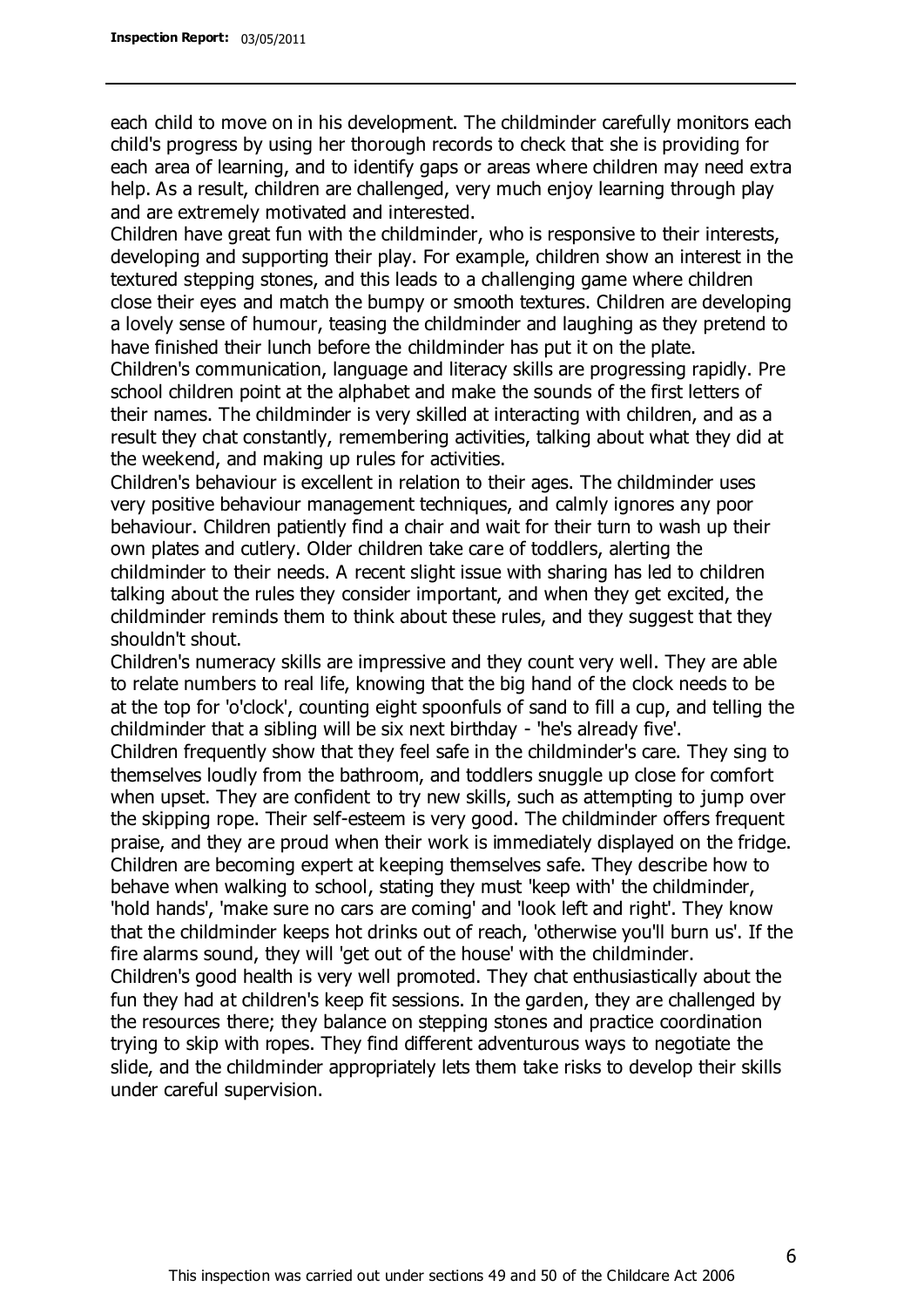## **Annex A: record of inspection judgements**

#### **The key inspection judgements and what they mean**

Grade 1 is Outstanding: this aspect of the provision is of exceptionally high quality Grade 2 is Good: this aspect of the provision is strong Grade 3 is Satisfactory: this aspect of the provision is sound Grade 4 is Inadequate: this aspect of the provision is not good enough

#### **The overall effectiveness of the early years provision**

| How well does the setting meet the needs of the<br>children in the Early Years Foundation Stage? |  |
|--------------------------------------------------------------------------------------------------|--|
| The capacity of the provision to maintain continuous                                             |  |
| improvement                                                                                      |  |

#### **The effectiveness of leadership and management of the early years provision**

| The effectiveness of leadership and management of the             |  |
|-------------------------------------------------------------------|--|
| <b>Early Years Foundation Stage</b>                               |  |
| The effectiveness of leadership and management in embedding       |  |
| ambition and driving improvement                                  |  |
| The effectiveness with which the setting deploys resources        |  |
| The effectiveness with which the setting promotes equality and    |  |
| diversity                                                         |  |
| The effectiveness of safeguarding                                 |  |
| The effectiveness of the setting's self-evaluation, including the |  |
| steps taken to promote improvement                                |  |
| The effectiveness of partnerships                                 |  |
| The effectiveness of the setting's engagement with parents and    |  |
| carers                                                            |  |

### **The quality of the provision in the Early Years Foundation Stage**

The quality of the provision in the Early Years Foundation Stage | 1

### **Outcomes for children in the Early Years Foundation Stage**

| <b>Outcomes for children in the Early Years Foundation</b>    |  |
|---------------------------------------------------------------|--|
| <b>Stage</b>                                                  |  |
| The extent to which children achieve and enjoy their learning |  |
| The extent to which children feel safe                        |  |
| The extent to which children adopt healthy lifestyles         |  |
| The extent to which children make a positive contribution     |  |
| The extent to which children develop skills for the future    |  |

Any complaints about the inspection or report should be made following the procedures set out in the guidance available from Ofsted's website: www.ofsted.gov.uk